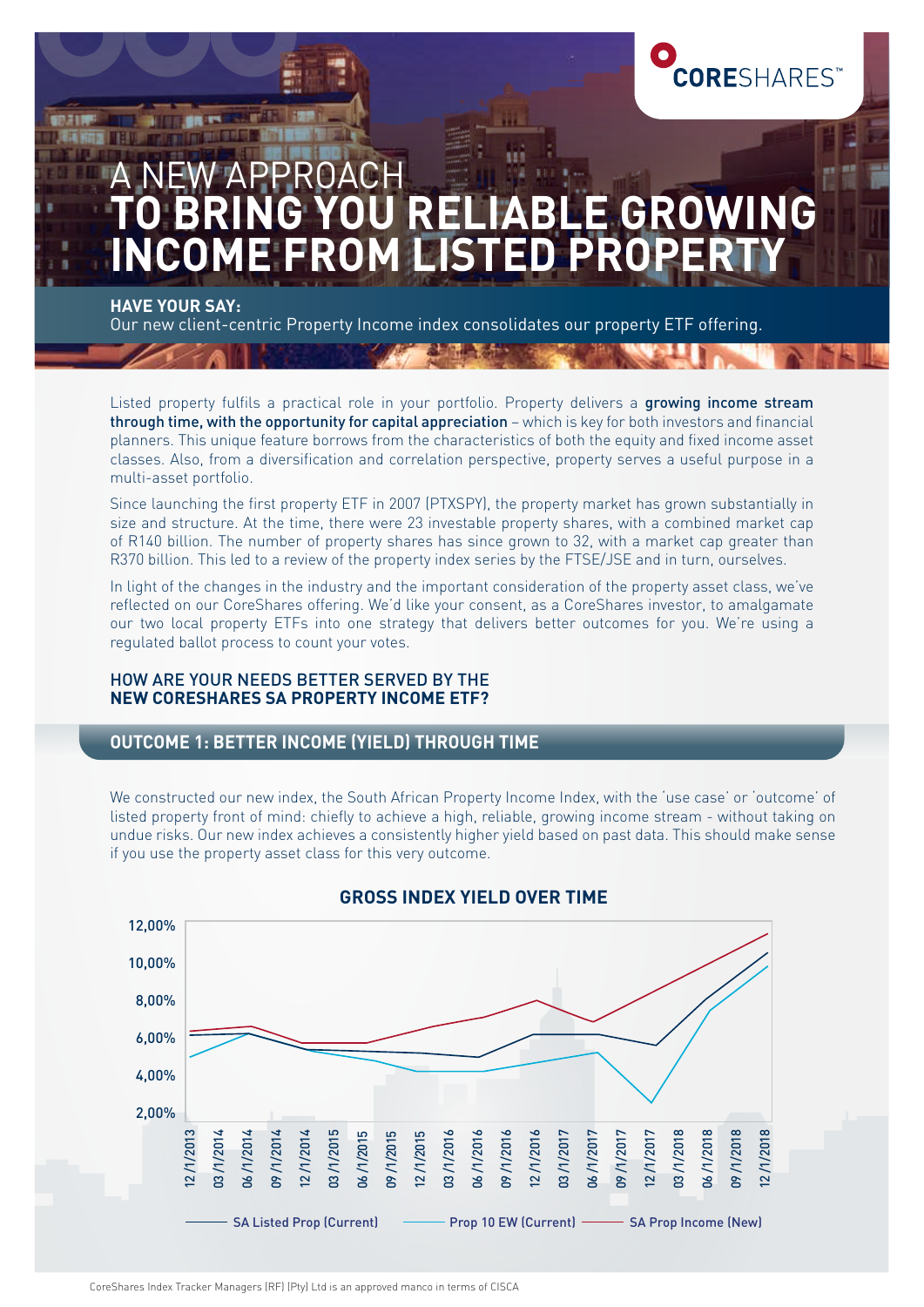

### **OUTCOME 2: BETTER DIVERSIFICATION AND LOWER CONCENTRATION**

The FTSE/JSE SAPY index tracks the 20 biggest property companies with a primary listing on the JSE. While the SAPY index now has 20 shares, it has a concentration problem in that the top three shares make up 52% of the index. From a diversification perspective, this means there are only nine shares (out of 20) that effectively drive most of the index's risk and return profile - this number is called the effective number of shares. Also, this 20-share limitation becomes less representative of the market as new property shares are listed. To try to resolve the SAPY Index's concentration problem, the FTSE/JSE SA Listed Property Top 10 Equal Weight Index was launched in 2011. It comprises the top 10 companies by investable market capitalisation, but holds each in an equal weighting, i.e. 10% each. As such, both of these indices are concentrated in the largest companies (~20 for SAPY and ~10 for Prop 10 EW).

After researching the local property market, we saw an opportunity to design indices that are more sensibly diversified. So, rather than limiting the number of shares it can include, the South African Property Income index includes all the property shares on the JSE that meet a minimum size and liquidity criteria. This graph shows the current shares in each index, and the effective number of shares shows how diversified an index is:



#### **OUTCOME 3: PRODUCING HIGH QUALITY YIELD**

To achieve the objective of delivering structurally higher income over time, the index uses a yield methodology to determine the weights of the shares in the index. We overlaid this objective with techniques to improve the robustness of this yield - like using longer term (3-year) data to assess the yield, and managing the weight of any one share that may have a particularly high yield (potentially a warning sign of difficulty for the share). With these risk controls, we now have an index that is more diversified and has lower volatility through time.



CoreShares Index Tracker Managers (RF) (Pty) Ltd is an approved manco in terms of CISCA